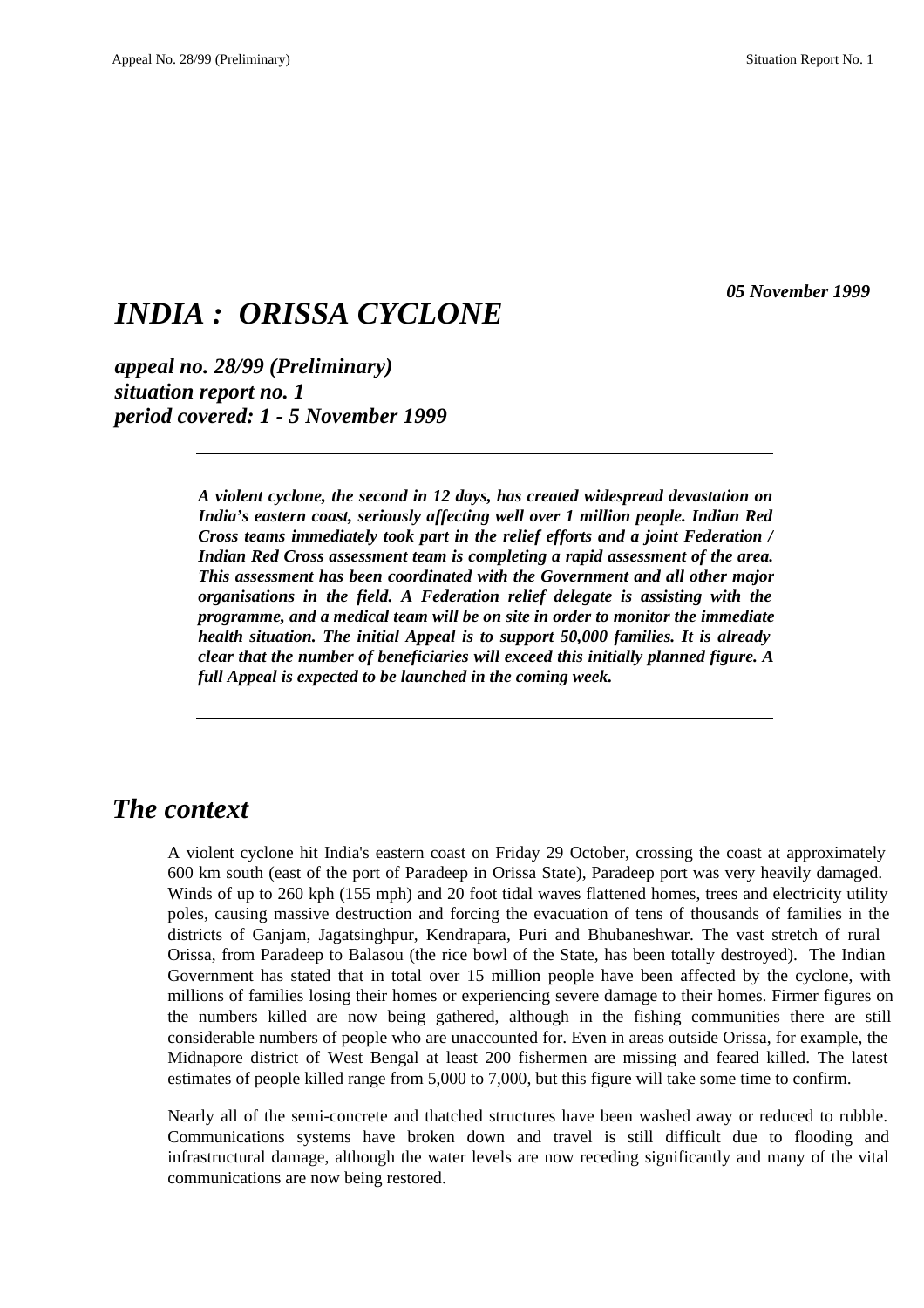Rescue operations were initially hampered because of difficulties in reaching the affected areas, but relief supplies from different parts of India are now arriving although some of the more remote areas are still being investigated. Helicopters are now in operation, and the railway network is also being used for the operation. The Food Corporation of India is sending 2,200 metric tonnes of rice from Calcutta to Balasore, bleaching powder, and halogen water purification tablets are also being sent to Bhubaneshwar and Paradip from Delhi.

### *Latest events*

The main concerns are in the areas are food security, shelter and public health. Food stocks were already running low as the next harvest was due in around 45 days. Many people lost all their remaining stocks and will therefore need assistance for at least the next 2 months. Due to contamination by salt water the villagers estimate that they will be fortunate to achieve even a 30% yield from their rice crop.

Several people are drawing water from canals as their tube wells have been contaminated by salt water. The hygiene and water supply aspects are being addressed by a number of agencies and the Government have sent in a large number of medical staff to the area. The health situation will need to be monitored closely, already some cases of gastro enteritis have been registered.

It is generally considered that the early warning system worked well. All the Red Cross cyclone shelters were used well beyond their designed capacity. Many people can now return to their homes, but are only able to carry out makeshift repairs to their homes. In the longer term they will have to rely on straw from the rice harvest to re-thatch their roofs which will not be available for three months.

Economically the consequences of the cyclone along the coastal belt will certainly be felt for the next few years, mainly due to the high saline content in the paddies.

A Red Cross disaster team helped to deliver three babies that were born during the cyclone in one of the Red Cross shelters.

## *Red Cross/Red Crescent Action*

Red Cross teams are already in the field, many still on assignment in response to the cyclone that occurred eleven days earlier. Red Cross volunteers assisted the evacuation effort and are helping to distribute emergency food, shelter material and clothing. The Indian Red Cross immediately sent emergency buffer stocks, including blankets, emergency rations, assorted clothing, cloth sheeting, plastic sheeting and water purification tablets, from its warehouse in Calcutta. Volunteers from local Red Cross branches are providing emergency food to over 3,000 people in 6 Red Cross centres for this distribution. Programme offices are visiting all the affected areas. In total there are 21 shelters in the most affected areas -- each shelter can accommodate between 1,500 and 2,000 people, with some even exceeding these numbers. The distribution of these shelters is as follows: 9 in Kendrapara, 5 in Bhadrak, 3 in Jagatsinghpur, 3 in Puri, and 1 in Baleshwar.

The Federation immediately released CHF 200,000 from its Disaster Relief Emergency Fund (DREF) for the operation. This money has already been spent mostly on food items. A further amount has now been released based on the first pledged donations.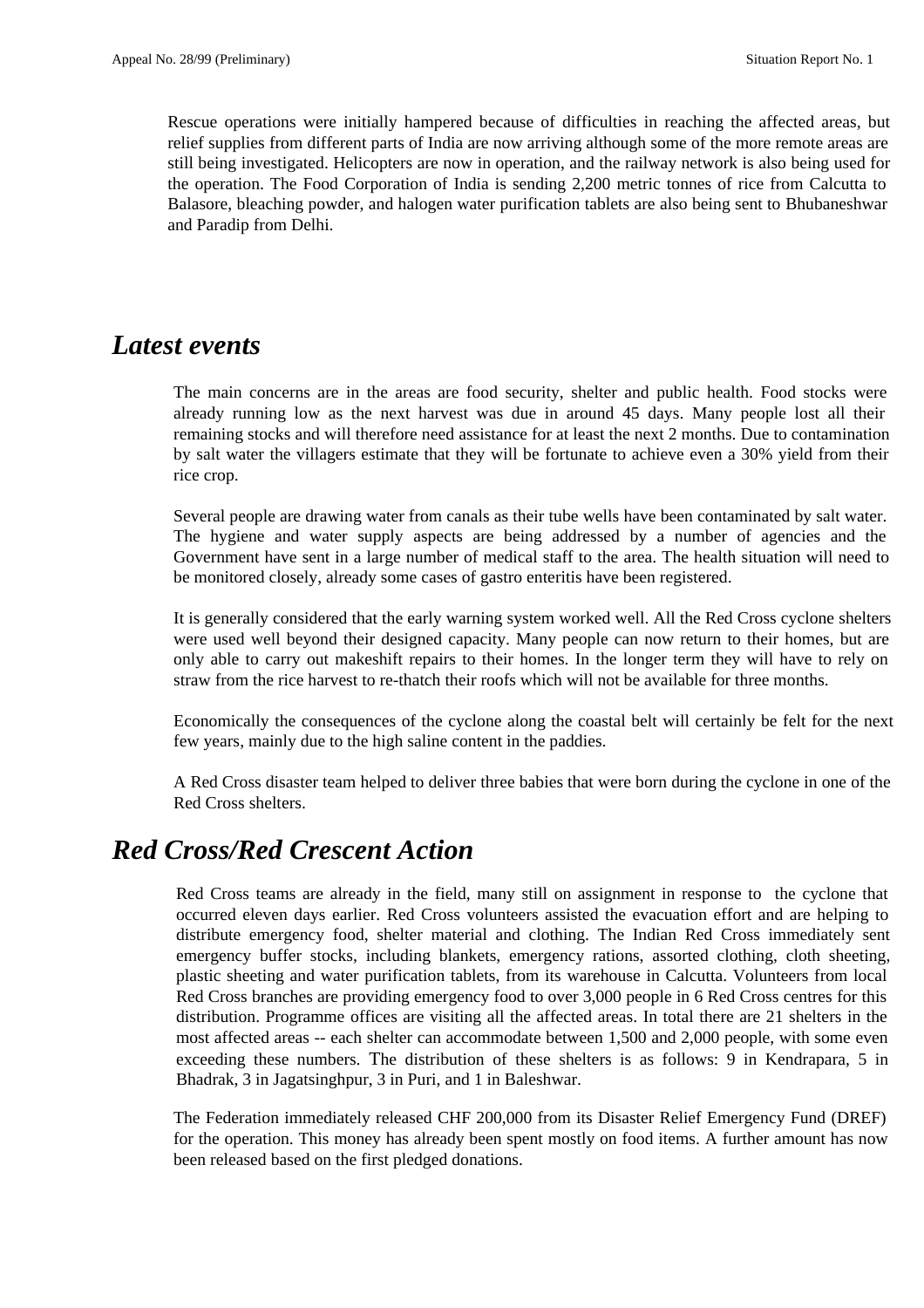The Headquarters of the Indian Red Cross have already released the following relief materials to meet the immediate and ongoing needs:

| ٠         | <b>Blankets</b>       | $1,000$ units               |
|-----------|-----------------------|-----------------------------|
| $\bullet$ | Emergency food ration | $2,000$ Kgs.                |
| ٠         | Assorted clothing     | $4,000$ Kgs.                |
| ٠         | Cloth sheeting        | $2,000$ metres              |
|           |                       | $\sim$ $\sim$ $\sim$ $\sim$ |

- Plastic sheeting 9,600 sq. metres
- Calcium hypocloride (water purification) $500$  Kgs. (for an initial 4.5 million litres

of water).

The Red Cross has now purchased additional food, water purification items, plastic sheeting and other domestic items. These are now being delivered to the affected areas, using the 21 cyclone shelters as a base. Additional villages are now being surveyed - these are areas closer to the sea which have been impossible to reach until now. The already purchased supplies will also now be extended to reach these new areas.

#### **Co-ordination w**

The Government maintains overall responsibility for the operation. The Indian Red Cross Society is working alongside all other parties in the affected areas. There are daily coordination meetings in the field - all the major agencies and the government attend these meetings. In Delhi a system of regular coordination meetings has been set up, assisted by the Federation.

## *Outstanding needs*

#### **Assessment of Needs** l

A joint Indian Red Cross/Federation rapid assessment team was one of the first in the field, after a first assessment by the local branch of the Indian Red Cross a much fuller assessment is now possible.

#### **Immediate Needs**  $\bullet$

Many supplies are already arriving in the area from Indian Red Cross stocks located in Calcutta and elsewhere. A system of local purchase has been established, as most of the required items are available in the State. The following needs have been identified:

Shelter Materials: Tarpaulins and plastic sheeting are required

Food: Family food stocks have been washed away or spoilt and markets and shops have also lost their stocks, causing a severe shortage of food in the immediate area. The immediate food needs which the Red Cross will cover are rice, dal and cooking oil. These basic items will be supplemented with beans, lentils and other foodstuffs as necessary.

Medicines: The Indian Government is covering the medical needs

Domestic items: Families in need will be supplied with clothing, cooking utensils, water containers, lamps, blankets, bed linen, ground sheets and plastic sheets.

Water purification: The drinking water system has been completely destroyed in many places, creating a threat to health. The Government is addressing the problem, but the Red Cross will continue to monitor the situation, and in the short term will provide bleaching powder and water purification tablets. Included in the Federation operation is a small quantity of ORS for an emergency buffer stock.

#### **Selection of beneficiaries**  $\bullet$